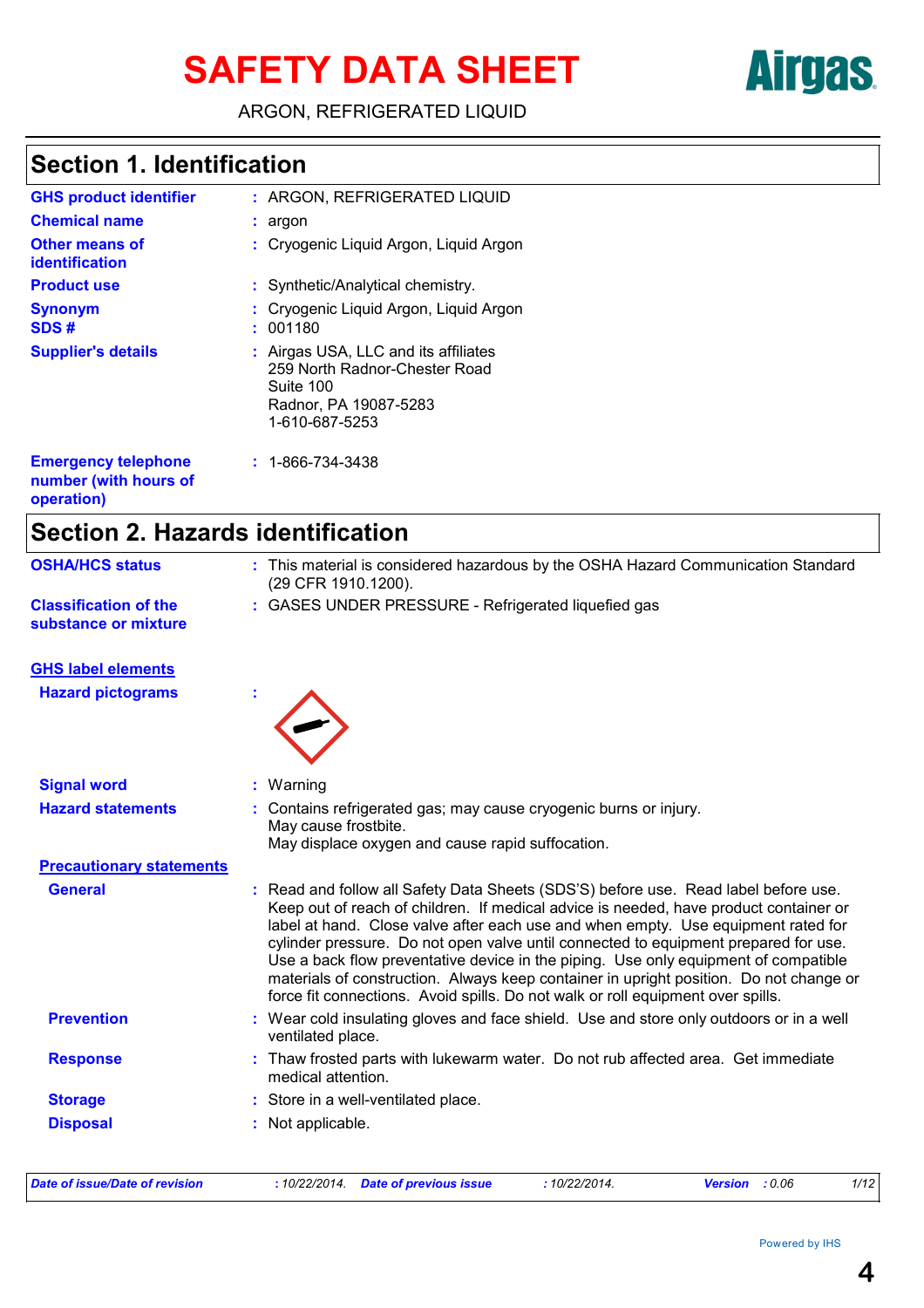# **Section 2. Hazards identification**

**Hazards not otherwise classified :** Liquid can cause burns similar to frostbite.

# **Section 3. Composition/information on ingredients**

| <b>Substance/mixture</b>                       | : Substance                            |
|------------------------------------------------|----------------------------------------|
| <b>Chemical name</b>                           | : argon                                |
| <b>Other means of</b><br><i>identification</i> | : Cryogenic Liquid Argon, Liquid Argon |

#### **CAS number/other identifiers**

| <b>CAS number</b>      | $: 7440 - 37 - 1$ |               |                   |
|------------------------|-------------------|---------------|-------------------|
| <b>Product code</b>    | : 001180          |               |                   |
| <b>Ingredient name</b> |                   | $\frac{9}{6}$ | <b>CAS number</b> |
| Argon                  |                   | 100           | 7440-37-1         |

**There are no additional ingredients present which, within the current knowledge of the supplier and in the concentrations applicable, are classified as hazardous to health or the environment and hence require reporting in this section.**

**Occupational exposure limits, if available, are listed in Section 8.**

# **Section 4. First aid measures**

#### **Description of necessary first aid measures**

| <b>Eye contact</b>                                 | : Immediately flush eyes with plenty of water, occasionally lifting the upper and lower<br>eyelids. Check for and remove any contact lenses. Continue to rinse for at least 10<br>minutes. Get medical attention if irritation occurs.                                                                                                                                                                                                                                                                                                                                                                        |  |  |  |
|----------------------------------------------------|---------------------------------------------------------------------------------------------------------------------------------------------------------------------------------------------------------------------------------------------------------------------------------------------------------------------------------------------------------------------------------------------------------------------------------------------------------------------------------------------------------------------------------------------------------------------------------------------------------------|--|--|--|
| <b>Inhalation</b>                                  | : Remove victim to fresh air and keep at rest in a position comfortable for breathing. If<br>not breathing, if breathing is irregular or if respiratory arrest occurs, provide artificial<br>respiration or oxygen by trained personnel. It may be dangerous to the person providing<br>aid to give mouth-to-mouth resuscitation. Get medical attention if adverse health effects<br>persist or are severe. If unconscious, place in recovery position and get medical<br>attention immediately. Maintain an open airway. Loosen tight clothing such as a collar,<br>tie, belt or waistband.                  |  |  |  |
| <b>Skin contact</b>                                | : Flush contaminated skin with plenty of water. Remove contaminated clothing and<br>shoes. Get medical attention if symptoms occur. In case of contact with liquid, warm<br>frozen tissues slowly with lukewarm water and get medical attention. Do not rub<br>affected area. Wash clothing before reuse. Clean shoes thoroughly before reuse.                                                                                                                                                                                                                                                                |  |  |  |
| <b>Ingestion</b>                                   | : Remove victim to fresh air and keep at rest in a position comfortable for breathing. Get<br>medical attention if adverse health effects persist or are severe. Ingestion of liquid can<br>cause burns similar to frostbite. If frostbite occurs, get medical attention. Never give<br>anything by mouth to an unconscious person. If unconscious, place in recovery position<br>and get medical attention immediately. Maintain an open airway. Loosen tight clothing<br>such as a collar, tie, belt or waistband. As this product rapidly becomes a gas when<br>released, refer to the inhalation section. |  |  |  |
| Most important symptoms/effects, acute and delayed |                                                                                                                                                                                                                                                                                                                                                                                                                                                                                                                                                                                                               |  |  |  |
| <b>Potential acute health effects</b>              |                                                                                                                                                                                                                                                                                                                                                                                                                                                                                                                                                                                                               |  |  |  |
| <b>Eye contact</b>                                 | : Extremely cold material. Liquid can cause burns similar to frostbite.                                                                                                                                                                                                                                                                                                                                                                                                                                                                                                                                       |  |  |  |
| <b>Inhalation</b>                                  | : No known significant effects or critical hazards.                                                                                                                                                                                                                                                                                                                                                                                                                                                                                                                                                           |  |  |  |
| <b>Skin contact</b>                                | : Extremely cold material. Dermal contact with rapidly evaporating liquid could result in<br>freezing of the tissues or frostbite.                                                                                                                                                                                                                                                                                                                                                                                                                                                                            |  |  |  |

### **Frostbite :** Try to warm up the frozen tissues and seek medical attention.

| Date of issue/Date of revision | : 10/22/2014 Date of previous issue | 10/22/2014. | Version : 0.06 | 2/12 |
|--------------------------------|-------------------------------------|-------------|----------------|------|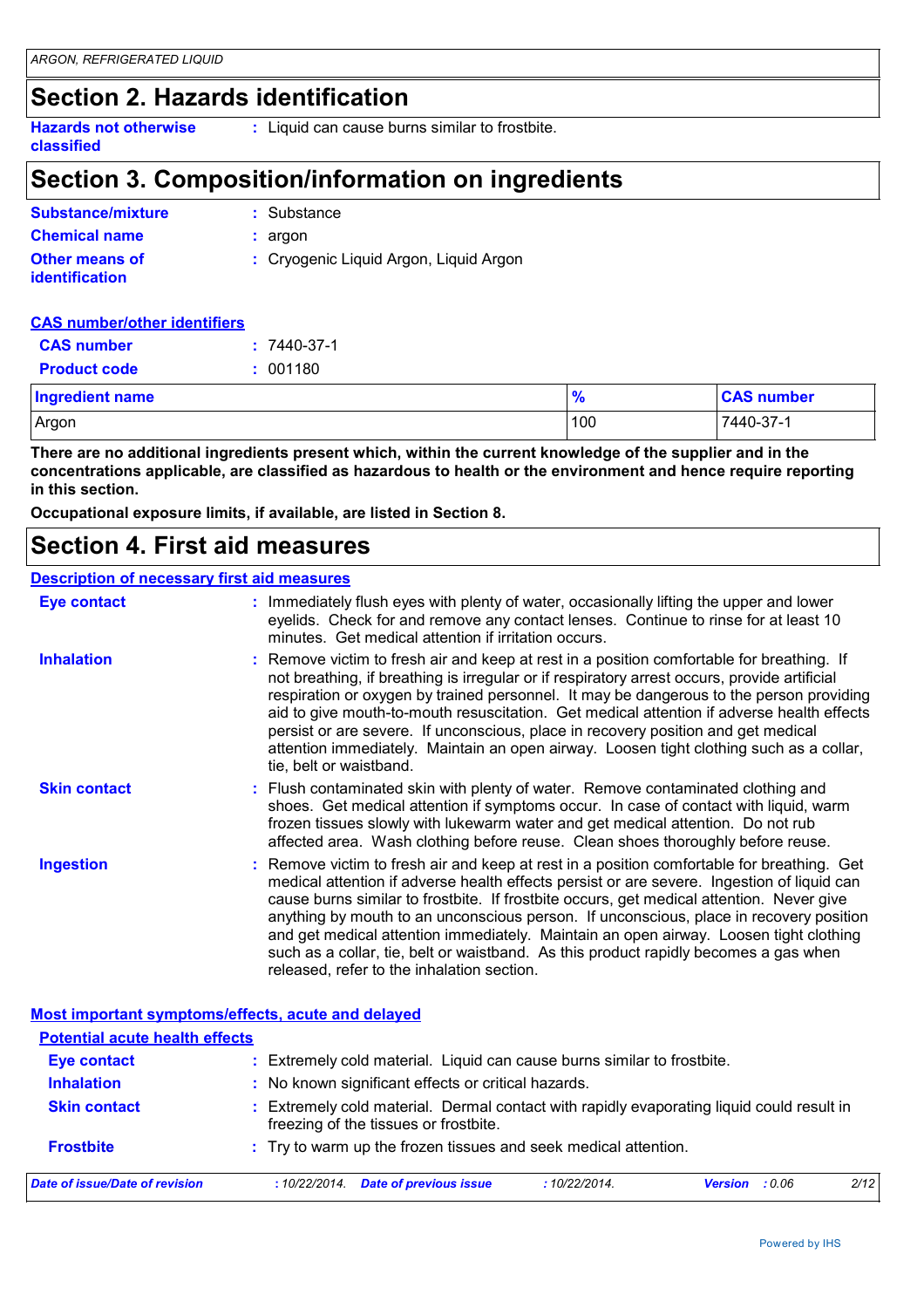# **Section 4. First aid measures**

| <b>Ingestion</b>                    | Ingestion of liquid can cause burns similar to frostbite.                                                                                                                     |
|-------------------------------------|-------------------------------------------------------------------------------------------------------------------------------------------------------------------------------|
| <b>Over-exposure signs/symptoms</b> |                                                                                                                                                                               |
| <b>Eye contact</b>                  | : Adverse symptoms may include the following:<br>frostbite                                                                                                                    |
| <b>Inhalation</b>                   | : No specific data.                                                                                                                                                           |
| <b>Skin contact</b>                 | : Adverse symptoms may include the following:<br>frostbite                                                                                                                    |
| <b>Ingestion</b>                    | : Adverse symptoms may include the following:<br>frostbite                                                                                                                    |
|                                     | Indication of immediate medical attention and special treatment needed, if necessary                                                                                          |
| <b>Notes to physician</b>           | : Treat symptomatically. Contact poison treatment specialist immediately if large<br>quantities have been ingested or inhaled.                                                |
| <b>Specific treatments</b>          | : No specific treatment.                                                                                                                                                      |
| <b>Protection of first-aiders</b>   | : No action shall be taken involving any personal risk or without suitable training. It may<br>be dangerous to the person providing aid to give mouth-to-mouth resuscitation. |

#### **See toxicological information (Section 11)**

# **Section 5. Fire-fighting measures**

| <b>Extinguishing media</b>                               |                                                                                                                                                                                                                                                                                                                                                                                      |
|----------------------------------------------------------|--------------------------------------------------------------------------------------------------------------------------------------------------------------------------------------------------------------------------------------------------------------------------------------------------------------------------------------------------------------------------------------|
| <b>Suitable extinguishing</b><br>media                   | : Use an extinguishing agent suitable for the surrounding fire.                                                                                                                                                                                                                                                                                                                      |
| <b>Unsuitable extinguishing</b><br>media                 | : None known.                                                                                                                                                                                                                                                                                                                                                                        |
| <b>Specific hazards arising</b><br>from the chemical     | : Contains gas under pressure. Contains refrigerated gas. In a fire or if heated, a<br>pressure increase will occur and the container may burst or explode.                                                                                                                                                                                                                          |
| <b>Hazardous thermal</b><br>decomposition products       | : No specific data.                                                                                                                                                                                                                                                                                                                                                                  |
| <b>Special protective actions</b><br>for fire-fighters   | : Promptly isolate the scene by removing all persons from the vicinity of the incident if<br>there is a fire. No action shall be taken involving any personal risk or without suitable<br>training. Contact supplier immediately for specialist advice. Move containers from fire<br>area if this can be done without risk. Use water spray to keep fire-exposed containers<br>cool. |
| <b>Special protective</b><br>equipment for fire-fighters | : Fire-fighters should wear appropriate protective equipment and self-contained breathing<br>apparatus (SCBA) with a full face-piece operated in positive pressure mode. For<br>incidents involving large quantities, thermally insulated undergarments and thick textile<br>or leather gloves should be worn.                                                                       |

# **Section 6. Accidental release measures**

| Personal precautions, protective equipment and emergency procedures |                       |                                                                                                                                                                                                                                                                                                                                                                                                        |             |                |        |      |
|---------------------------------------------------------------------|-----------------------|--------------------------------------------------------------------------------------------------------------------------------------------------------------------------------------------------------------------------------------------------------------------------------------------------------------------------------------------------------------------------------------------------------|-------------|----------------|--------|------|
| For non-emergency<br>personnel                                      |                       | : No action shall be taken involving any personal risk or without suitable training.<br>Evacuate surrounding areas. Keep unnecessary and unprotected personnel from<br>entering. Do not touch or walk through spilled material. Avoid breathing gas. Provide<br>adequate ventilation. Wear appropriate respirator when ventilation is inadequate. Put<br>on appropriate personal protective equipment. |             |                |        |      |
| For emergency responders :                                          | emergency personnel". | If specialised clothing is required to deal with the spillage, take note of any information<br>in Section 8 on suitable and unsuitable materials. See also the information in "For non-                                                                                                                                                                                                                |             |                |        |      |
| Date of issue/Date of revision                                      | :10/22/2014.          | <b>Date of previous issue</b>                                                                                                                                                                                                                                                                                                                                                                          | :10/22/2014 | <b>Version</b> | : 0.06 | 3/12 |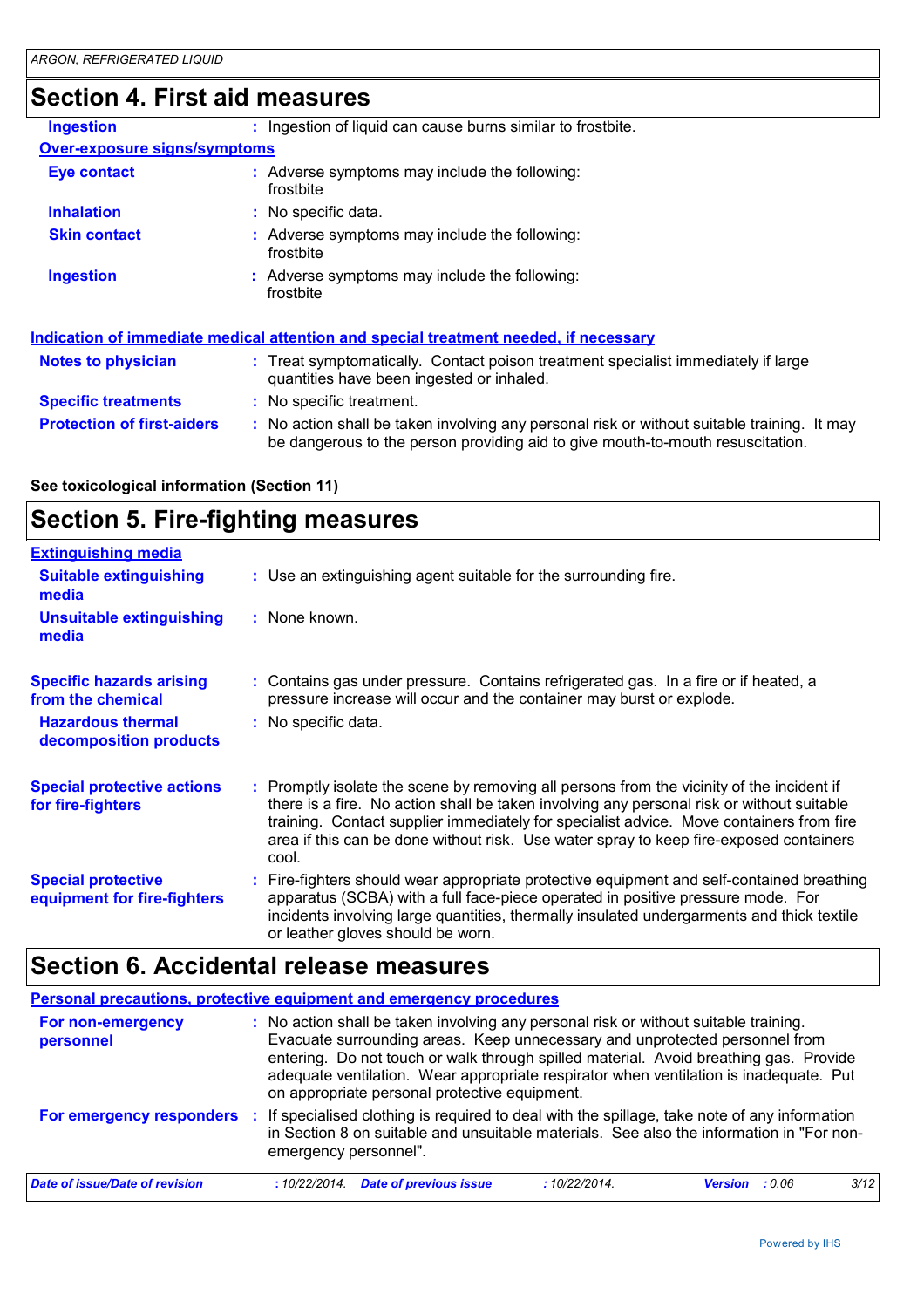# **Section 6. Accidental release measures**

| <b>Environmental precautions</b> | : Ensure emergency procedures to deal with accidental gas releases are in place to avoid<br>contamination of the environment. Avoid dispersal of spilled material and runoff and<br>contact with soil, waterways, drains and sewers. Inform the relevant authorities if the<br>product has caused environmental pollution (sewers, waterways, soil or air). |
|----------------------------------|-------------------------------------------------------------------------------------------------------------------------------------------------------------------------------------------------------------------------------------------------------------------------------------------------------------------------------------------------------------|
|----------------------------------|-------------------------------------------------------------------------------------------------------------------------------------------------------------------------------------------------------------------------------------------------------------------------------------------------------------------------------------------------------------|

#### : Immediately contact emergency personnel. Stop leak if without risk. Note: see Section 1 for emergency contact information and Section 13 for waste disposal. **Large spill : Small spill :** Immediately contact emergency personnel. Stop leak if without risk. **Methods and materials for containment and cleaning up**

# **Section 7. Handling and storage**

#### **Precautions for safe handling**

| <b>Protective measures</b>                                                | : Put on appropriate personal protective equipment (see Section 8). Contains gas under<br>pressure. Contains refrigerated gas. Do not get in eyes or on skin or clothing. Avoid<br>breathing gas. Empty containers retain product residue and can be hazardous. Do not<br>puncture or incinerate container. Use equipment rated for cylinder pressure. Close<br>valve after each use and when empty. Protect cylinders from physical damage; do not<br>drag, roll, slide, or drop. Use a suitable hand truck for cylinder movement.<br>Never allow any unprotected part of the body to touch uninsulated pipes or vessels that<br>contain cryogenic liquids. Prevent entrapment of liquid in closed systems or piping<br>without pressure relief devices. Some materials may become brittle at low temperatures<br>and will easily fracture. |  |
|---------------------------------------------------------------------------|----------------------------------------------------------------------------------------------------------------------------------------------------------------------------------------------------------------------------------------------------------------------------------------------------------------------------------------------------------------------------------------------------------------------------------------------------------------------------------------------------------------------------------------------------------------------------------------------------------------------------------------------------------------------------------------------------------------------------------------------------------------------------------------------------------------------------------------------|--|
| <b>Advice on general</b><br>occupational hygiene                          | : Eating, drinking and smoking should be prohibited in areas where this material is<br>handled, stored and processed. Workers should wash hands and face before eating,<br>drinking and smoking. Remove contaminated clothing and protective equipment before<br>entering eating areas. See also Section 8 for additional information on hygiene<br>measures.                                                                                                                                                                                                                                                                                                                                                                                                                                                                                |  |
| <b>Conditions for safe storage,</b><br>including any<br>incompatibilities | : Store in accordance with local regulations. Store in a segregated and approved area.<br>Store in a dry, cool and well-ventilated area, away from incompatible materials (see<br>Section 10). Keep container tightly closed and sealed until ready for use. Cylinders<br>should be stored upright, with valve protection cap in place, and firmly secured to<br>prevent falling or being knocked over. Cylinder temperatures should not exceed 52 °C<br>(125 °F).                                                                                                                                                                                                                                                                                                                                                                           |  |

## **Section 8. Exposure controls/personal protection**

#### **Control parameters**

#### **Occupational exposure limits**

| <b>Ingredient name</b> | <b>Exposure limits</b>        |
|------------------------|-------------------------------|
| Argon                  | Oxygen Depletion [Asphyxiant] |

| <b>Appropriate engineering</b><br><b>controls</b> | : Good general ventilation should be sufficient to control worker exposure to airborne<br>contaminants.                                                                                                                                                                                                                         |
|---------------------------------------------------|---------------------------------------------------------------------------------------------------------------------------------------------------------------------------------------------------------------------------------------------------------------------------------------------------------------------------------|
| <b>Environmental exposure</b><br><b>controls</b>  | : Emissions from ventilation or work process equipment should be checked to ensure<br>they comply with the requirements of environmental protection legislation. In some<br>cases, fume scrubbers, filters or engineering modifications to the process equipment<br>will be necessary to reduce emissions to acceptable levels. |

#### **Individual protection measures**

| Date of issue/Date of revision | 10/22/2014. | Date of previous issue | 10/22/2014 | <b>Versior</b> | 0.06 | 4/12 |
|--------------------------------|-------------|------------------------|------------|----------------|------|------|
|                                |             | .                      |            |                |      |      |
|                                |             |                        |            |                |      |      |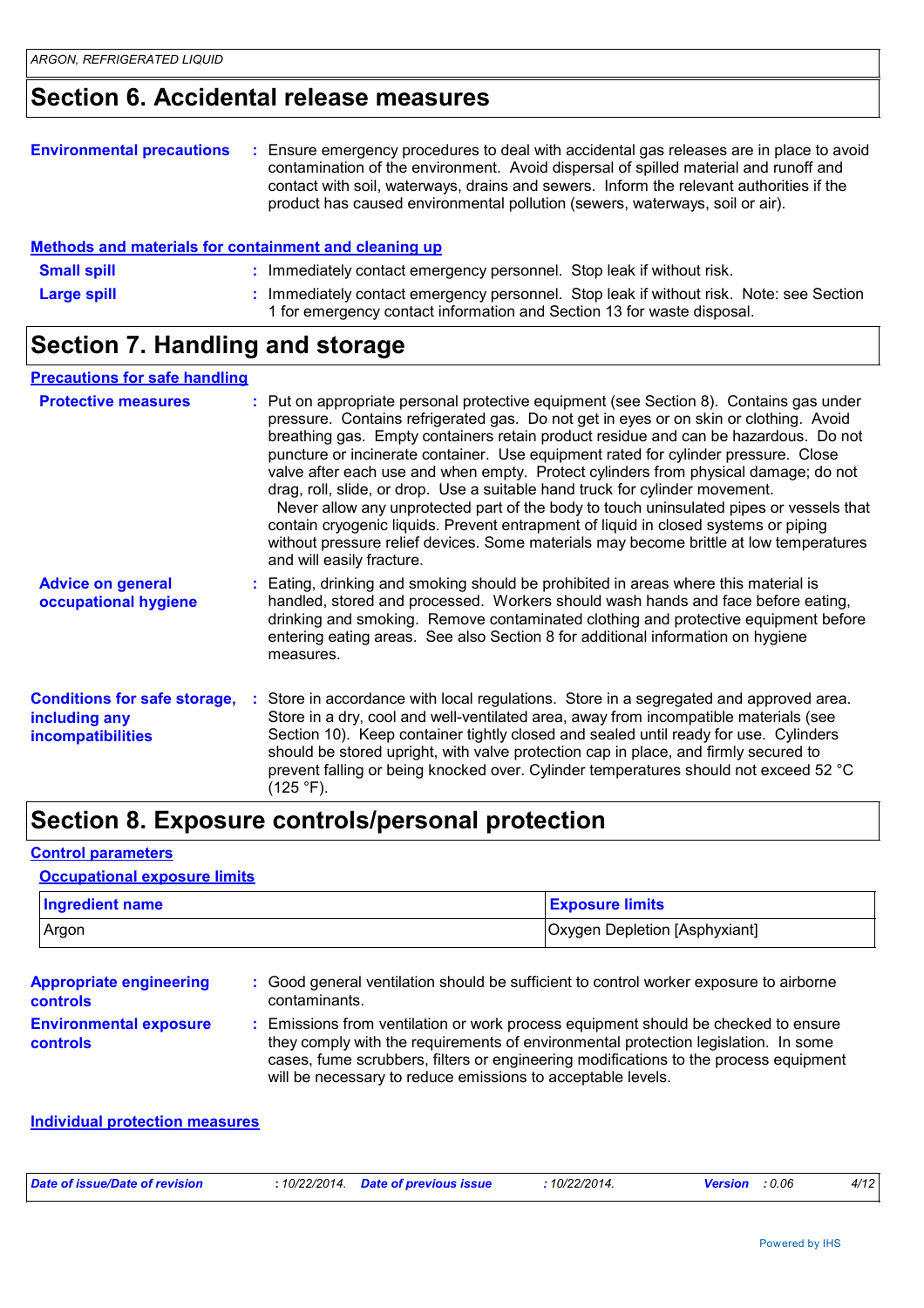# **Section 8. Exposure controls/personal protection**

| <b>Hygiene measures</b>       | : Wash hands, forearms and face thoroughly after handling chemical products, before<br>eating, smoking and using the lavatory and at the end of the working period.<br>Appropriate techniques should be used to remove potentially contaminated clothing.<br>Wash contaminated clothing before reusing. Ensure that eyewash stations and safety<br>showers are close to the workstation location.                                                                                                                                                                                                                                                                                                                                |
|-------------------------------|----------------------------------------------------------------------------------------------------------------------------------------------------------------------------------------------------------------------------------------------------------------------------------------------------------------------------------------------------------------------------------------------------------------------------------------------------------------------------------------------------------------------------------------------------------------------------------------------------------------------------------------------------------------------------------------------------------------------------------|
| <b>Eye/face protection</b>    | : Safety eyewear complying with an approved standard should be used when a risk<br>assessment indicates this is necessary to avoid exposure to liquid splashes, mists,<br>gases or dusts. If contact is possible, the following protection should be worn, unless<br>the assessment indicates a higher degree of protection: safety glasses with side-<br>shields.                                                                                                                                                                                                                                                                                                                                                               |
| <b>Skin protection</b>        |                                                                                                                                                                                                                                                                                                                                                                                                                                                                                                                                                                                                                                                                                                                                  |
| <b>Hand protection</b>        | : Chemical-resistant, impervious gloves complying with an approved standard should be<br>worn at all times when handling chemical products if a risk assessment indicates this is<br>necessary. If contact with the liquid is possible, insulated gloves suitable for low<br>temperatures should be worn. Considering the parameters specified by the glove<br>manufacturer, check during use that the gloves are still retaining their protective<br>properties. It should be noted that the time to breakthrough for any glove material may<br>be different for different glove manufacturers. In the case of mixtures, consisting of<br>several substances, the protection time of the gloves cannot be accurately estimated. |
| <b>Body protection</b>        | : Personal protective equipment for the body should be selected based on the task being<br>performed and the risks involved and should be approved by a specialist before<br>handling this product.                                                                                                                                                                                                                                                                                                                                                                                                                                                                                                                              |
| <b>Other skin protection</b>  | : Appropriate footwear and any additional skin protection measures should be selected<br>based on the task being performed and the risks involved and should be approved by a<br>specialist before handling this product.                                                                                                                                                                                                                                                                                                                                                                                                                                                                                                        |
| <b>Respiratory protection</b> | : Use a properly fitted, air-purifying or air-fed respirator complying with an approved<br>standard if a risk assessment indicates this is necessary. Respirator selection must be<br>based on known or anticipated exposure levels, the hazards of the product and the safe<br>working limits of the selected respirator.                                                                                                                                                                                                                                                                                                                                                                                                       |

# **Section 9. Physical and chemical properties**

| <b>Appearance</b>                               |                                                               |                |      |
|-------------------------------------------------|---------------------------------------------------------------|----------------|------|
| <b>Physical state</b>                           | : Liquid. [Cryogenic liquid]                                  |                |      |
| <b>Color</b>                                    | : Colorless.                                                  |                |      |
| <b>Molecular weight</b>                         | : 39.95 g/mole                                                |                |      |
| <b>Molecular formula</b>                        | : Ar                                                          |                |      |
| <b>Boiling/condensation point</b>               | : $>10^{\circ}$ C ( $>50^{\circ}$ F)                          |                |      |
| <b>Melting/freezing point</b>                   | : $-189.2^{\circ}$ C ( $-308.6^{\circ}$ F)                    |                |      |
| <b>Critical temperature</b>                     | : $-122.4^{\circ}$ C ( $-188.3^{\circ}$ F)                    |                |      |
| Odor                                            | : Odorless.                                                   |                |      |
| <b>Odor threshold</b>                           | : Not available.                                              |                |      |
| pH                                              | : Not available.                                              |                |      |
| <b>Flash point</b>                              | [Product does not sustain combustion.]                        |                |      |
| <b>Burning time</b>                             | : Not applicable.                                             |                |      |
| <b>Burning rate</b>                             | : Not applicable.                                             |                |      |
| <b>Evaporation rate</b>                         | : Not available.                                              |                |      |
| <b>Flammability (solid, gas)</b>                | : Not available.                                              |                |      |
| Lower and upper explosive<br>(flammable) limits | : Not available.                                              |                |      |
| <b>Vapor pressure</b>                           | : Not available.                                              |                |      |
| <b>Date of issue/Date of revision</b>           | :10/22/2014.<br>:10/22/2014.<br><b>Date of previous issue</b> | Version : 0.06 | 5/12 |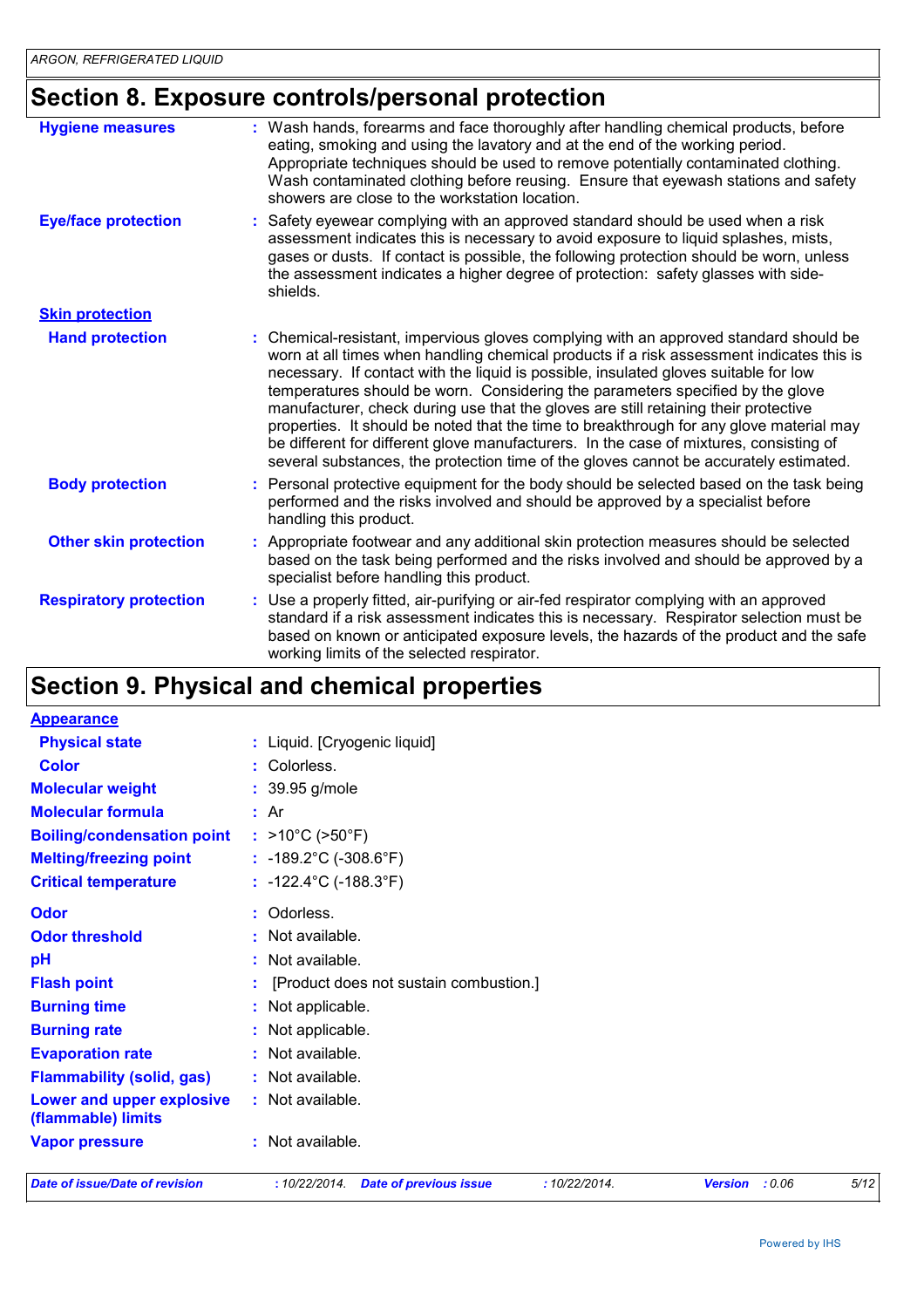# **Section 9. Physical and chemical properties**

| $: 1.66$ (Air = 1)                          |
|---------------------------------------------|
| : 9.7087                                    |
| : 0.103                                     |
| : Not available.                            |
| : Not available.                            |
| : Not available.                            |
| : 0.74                                      |
| $:$ Not available.                          |
| $:$ Not available.                          |
| : Not available.                            |
| Not available.                              |
| : Liquid Density@BP: 87 lb/ft3 (1393 kg/m3) |
|                                             |

# **Section 10. Stability and reactivity**

| <b>Reactivity</b>                                   | : No specific test data related to reactivity available for this product or its ingredients.              |
|-----------------------------------------------------|-----------------------------------------------------------------------------------------------------------|
| <b>Chemical stability</b>                           | : The product is stable.                                                                                  |
| <b>Possibility of hazardous</b><br><b>reactions</b> | : Under normal conditions of storage and use, hazardous reactions will not occur.                         |
| <b>Conditions to avoid</b>                          | : No specific data.                                                                                       |
| <b>Hazardous decomposition</b><br>products          | : Under normal conditions of storage and use, hazardous decomposition products should<br>not be produced. |

**Hazardous polymerization :** Under normal conditions of storage and use, hazardous polymerization will not occur.

# **Section 11. Toxicological information**

#### **Information on toxicological effects**

**Acute toxicity**

#### Not available.

#### **Irritation/Corrosion**

Not available.

### **Sensitization**

Not available.

### **Mutagenicity**

Not available.

#### **Carcinogenicity**

Not available.

|  |  |  |  |  |  | Date of issue/Date of revision |
|--|--|--|--|--|--|--------------------------------|
|--|--|--|--|--|--|--------------------------------|

*Date of issue/Date of revision* **:** *10/22/2014. Date of previous issue : 10/22/2014. Version : 0.06 6/12*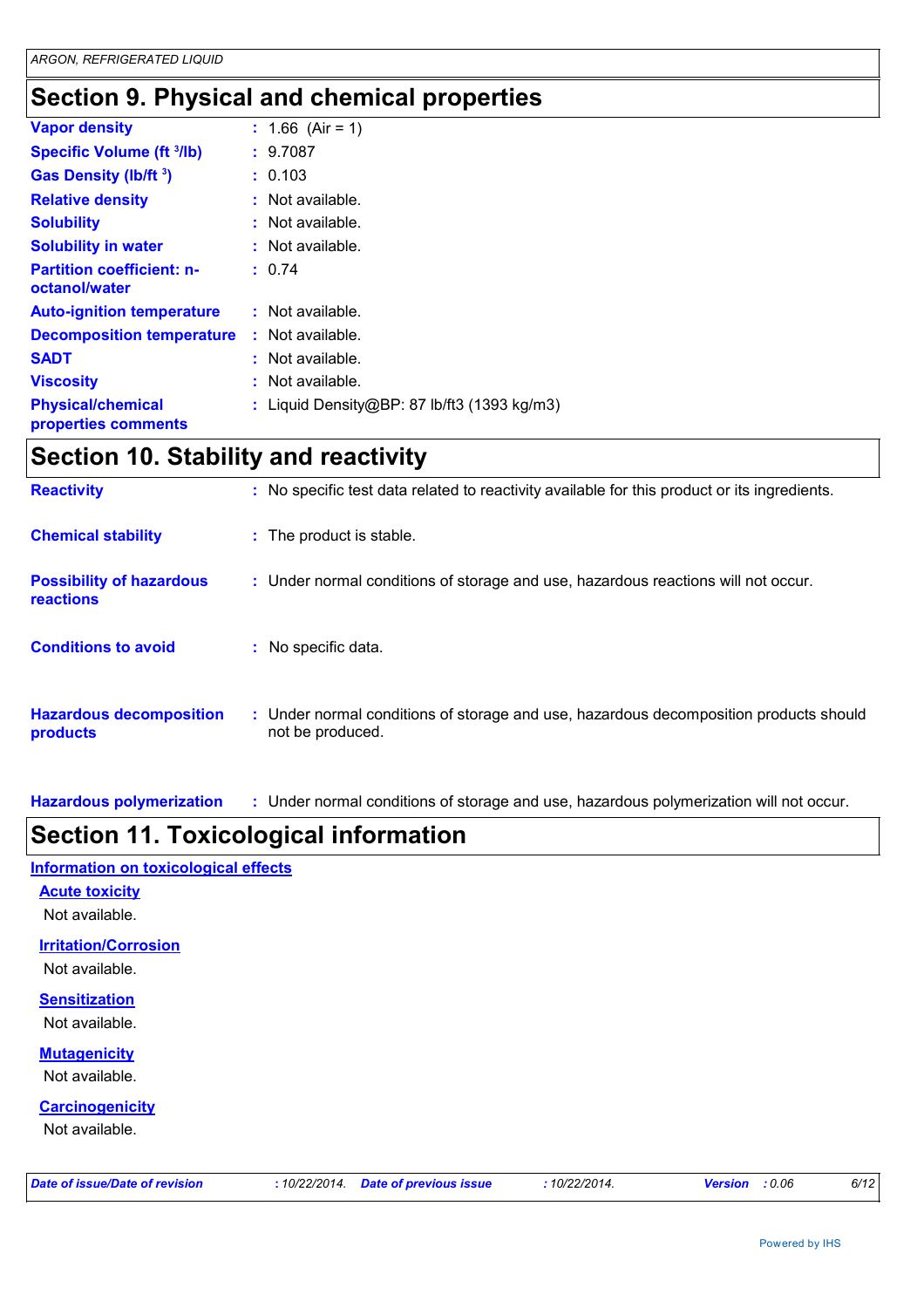# **Section 11. Toxicological information**

| <b>Reproductive toxicity</b><br>Not available.                              |                                                                                                                                  |
|-----------------------------------------------------------------------------|----------------------------------------------------------------------------------------------------------------------------------|
| <b>Teratogenicity</b><br>Not available.                                     |                                                                                                                                  |
| <b>Specific target organ toxicity (single exposure)</b><br>Not available.   |                                                                                                                                  |
| <b>Specific target organ toxicity (repeated exposure)</b><br>Not available. |                                                                                                                                  |
| <b>Aspiration hazard</b><br>Not available.                                  |                                                                                                                                  |
| <b>Information on the likely</b><br>routes of exposure                      | : Not available.                                                                                                                 |
| <b>Potential acute health effects</b>                                       |                                                                                                                                  |
| <b>Eye contact</b>                                                          | : Extremely cold material. Liquid can cause burns similar to frostbite.                                                          |
| <b>Inhalation</b>                                                           | : No known significant effects or critical hazards.                                                                              |
| <b>Skin contact</b>                                                         | Extremely cold material. Dermal contact with rapidly evaporating liquid could result in<br>freezing of the tissues or frostbite. |
| <b>Ingestion</b>                                                            | : Ingestion of liquid can cause burns similar to frostbite.                                                                      |
|                                                                             |                                                                                                                                  |
|                                                                             | Symptoms related to the physical, chemical and toxicological characteristics                                                     |
| <b>Eye contact</b>                                                          | : Adverse symptoms may include the following:<br>frostbite                                                                       |
| <b>Inhalation</b>                                                           | : No specific data.                                                                                                              |
| <b>Skin contact</b>                                                         | : Adverse symptoms may include the following:<br>frostbite                                                                       |
| <b>Ingestion</b>                                                            | : Adverse symptoms may include the following:<br>frostbite                                                                       |
|                                                                             | Delayed and immediate effects and also chronic effects from short and long term exposure                                         |
| <b>Short term exposure</b>                                                  |                                                                                                                                  |
| <b>Potential immediate</b><br>effects                                       | : Not available.                                                                                                                 |
| <b>Potential delayed effects</b>                                            | : Not available.                                                                                                                 |
| Long term exposure                                                          |                                                                                                                                  |
| <b>Potential immediate</b><br>effects                                       | : Not available.                                                                                                                 |
| <b>Potential delayed effects</b>                                            | : Not available.                                                                                                                 |
| <b>Potential chronic health effects</b>                                     |                                                                                                                                  |
| Not available.                                                              |                                                                                                                                  |
| <b>General</b>                                                              | No known significant effects or critical hazards.                                                                                |
| <b>Carcinogenicity</b>                                                      | No known significant effects or critical hazards.                                                                                |
| <b>Mutagenicity</b>                                                         | No known significant effects or critical hazards.                                                                                |
| <b>Teratogenicity</b>                                                       | No known significant effects or critical hazards.                                                                                |
| <b>Developmental effects</b>                                                | No known significant effects or critical hazards.                                                                                |
| <b>Date of issue/Date of revision</b>                                       | : 10/22/2014.<br>7/12<br>: 10/22/2014.<br><b>Date of previous issue</b><br><b>Version</b><br>: 0.06                              |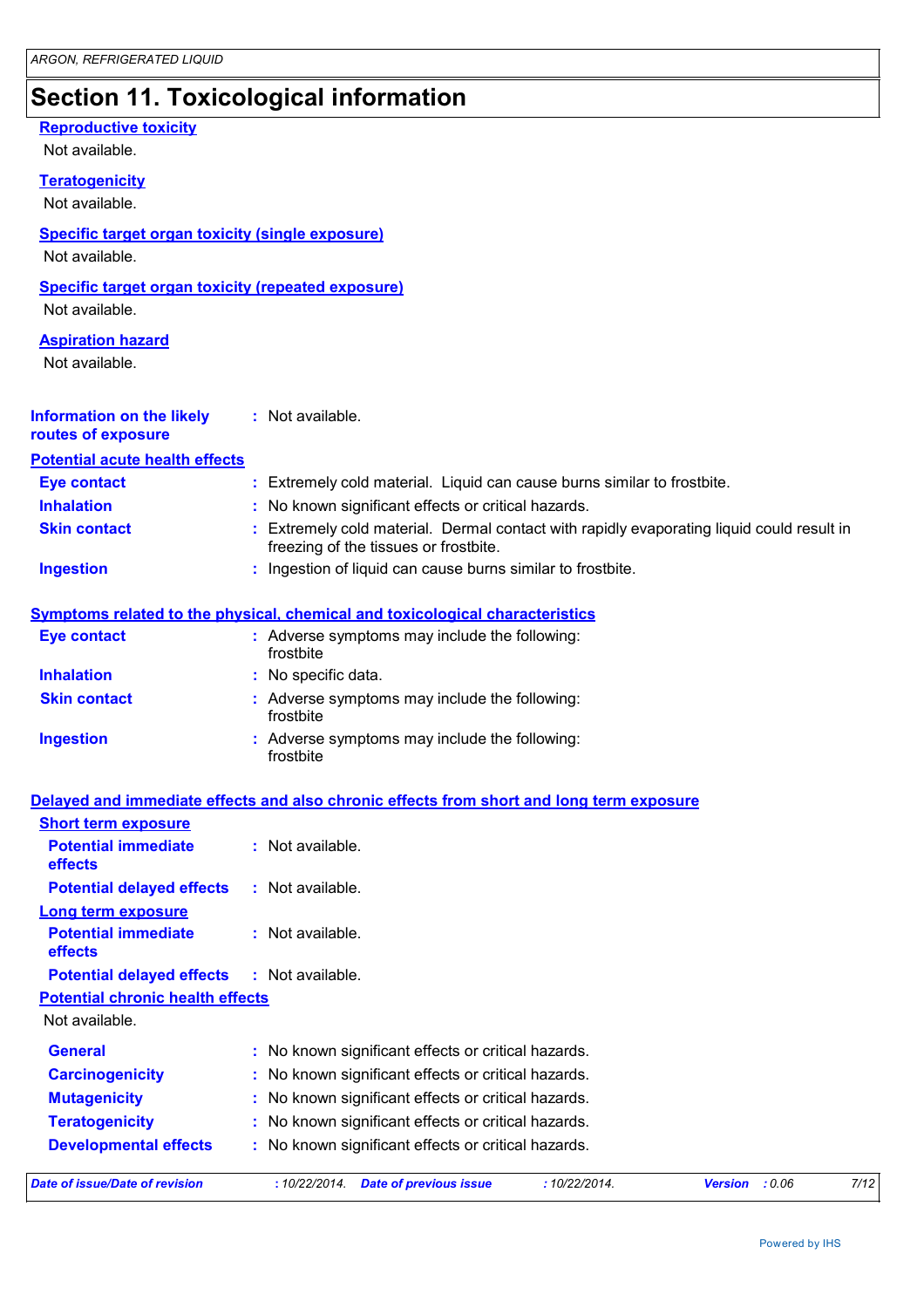# **Section 11. Toxicological information**

**Fertility effects :** No known significant effects or critical hazards.

#### **Numerical measures of toxicity**

**Acute toxicity estimates**

Not available.

# **Section 12. Ecological information**

#### **Toxicity**

Not available.

#### **Persistence and degradability**

Not available.

#### **Bioaccumulative potential**

| <b>Product/ingredient name</b> | $\mathsf{LoaP}_\mathsf{ow}$ | <b>BCF</b> | <b>Potential</b> |
|--------------------------------|-----------------------------|------------|------------------|
| Argon                          | 0.74                        |            | low              |

#### **Mobility in soil**

**Soil/water partition coefficient (KOC) :** Not available.

**Other adverse effects** : No known significant effects or critical hazards.

## **Section 13. Disposal considerations**

**Disposal methods :**

The generation of waste should be avoided or minimized wherever possible. Disposal of this product, solutions and any by-products should at all times comply with the requirements of environmental protection and waste disposal legislation and any regional local authority requirements. Dispose of surplus and non-recyclable products via a licensed waste disposal contractor. Waste should not be disposed of untreated to the sewer unless fully compliant with the requirements of all authorities with jurisdiction. Empty Airgas-owned pressure vessels should be returned to Airgas. Waste packaging should be recycled. Incineration or landfill should only be considered when recycling is not feasible. This material and its container must be disposed of in a safe way. Empty containers or liners may retain some product residues. Do not puncture or incinerate container.

# **Section 14. Transport information**

|                                   | <b>DOT</b>                                     | <b>TDG</b>                                     | <b>Mexico</b>                                  | <b>IMDG</b>                             | <b>IATA</b>                                    |
|-----------------------------------|------------------------------------------------|------------------------------------------------|------------------------------------------------|-----------------------------------------|------------------------------------------------|
| <b>UN number</b>                  | <b>UN1951</b>                                  | <b>UN1951</b>                                  | <b>UN1951</b>                                  | <b>UN1951</b>                           | <b>UN1951</b>                                  |
| <b>UN proper</b><br>shipping name | ARGON.<br><b>REFRIGERATED</b><br><b>LIQUID</b> | ARGON,<br><b>REFRIGERATED</b><br><b>LIQUID</b> | ARGON,<br><b>REFRIGERATED</b><br><b>LIQUID</b> | ARGON.<br><b>REFRIGERATED</b><br>LIQUID | ARGON.<br><b>REFRIGERATED</b><br><b>LIQUID</b> |
|                                   |                                                |                                                |                                                |                                         |                                                |
|                                   |                                                |                                                |                                                |                                         |                                                |
| Date of issue/Date of revision    |                                                | <b>Date of previous issue</b><br>:10/22/2014.  | :10/22/2014.                                   |                                         | 8/12<br><b>Version</b><br>: 0.06               |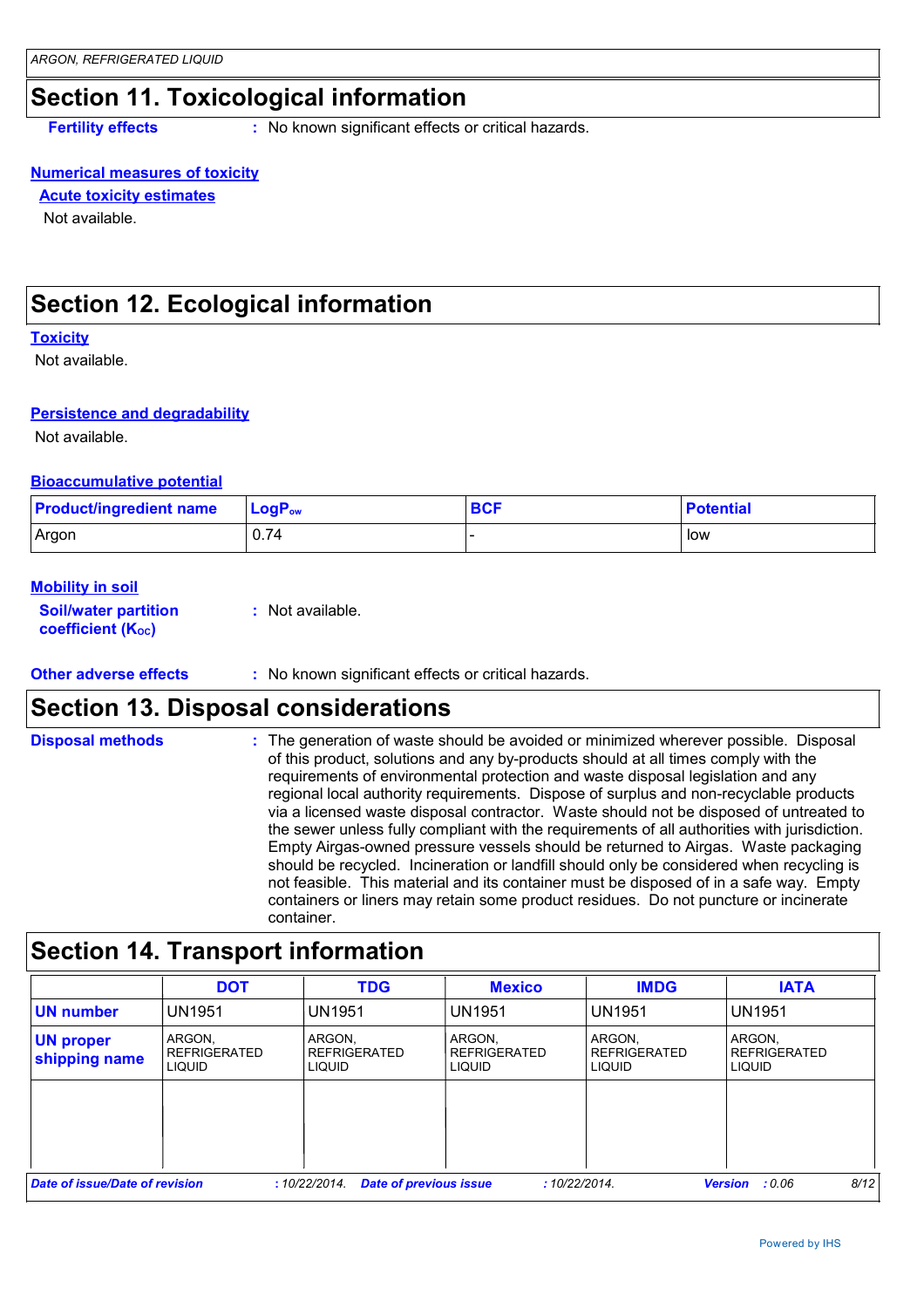# **Section 14. Transport information**

| <b>Transport</b><br>hazard class(es)    | 2.2                                                                                                                                                                  | 2.2                                                                                                                                                                     | 2.2 | 2.2 | 2.2                                                                                                                                         |
|-----------------------------------------|----------------------------------------------------------------------------------------------------------------------------------------------------------------------|-------------------------------------------------------------------------------------------------------------------------------------------------------------------------|-----|-----|---------------------------------------------------------------------------------------------------------------------------------------------|
|                                         | VON-FLAMMADLE G                                                                                                                                                      |                                                                                                                                                                         |     |     |                                                                                                                                             |
| <b>Packing group</b>                    |                                                                                                                                                                      |                                                                                                                                                                         |     |     |                                                                                                                                             |
| <b>Environment</b>                      | No.                                                                                                                                                                  | No.                                                                                                                                                                     | No. | No. | No.                                                                                                                                         |
| <b>Additional</b><br><b>information</b> | <b>Limited quantity</b><br>Yes.<br><b>Packaging instruction</b><br>Passenger aircraft<br>Quantity limitation: 75<br>kg<br>Cargo aircraft<br>Quantity limitation: 150 | <b>Explosive Limit and</b><br><b>Limited Quantity Index</b><br>0.125<br><b>Passenger Carrying</b><br><b>Road or Rail Index</b><br>75<br><b>Special provisions</b><br>42 |     |     | <b>Passenger and Cargo</b><br><b>Aircraft</b> Quantity<br>limitation: 75 kg<br><b>Cargo Aircraft Only</b><br>Quantity limitation: 150<br>kg |

**"Refer to CFR 49 (or authority having jurisdiction) to determine the information required for shipment of the product."** 

**Special precautions for user Transport within user's premises:** always transport in closed containers that are **:** upright and secure. Ensure that persons transporting the product know what to do in the event of an accident or spillage.

#### **Transport in bulk according :** Not available. **to Annex II of MARPOL 73/78 and the IBC Code**

# **Section 15. Regulatory information**

| <b>U.S. Federal regulations</b>                                                   | : TSCA 8(a) CDR Exempt/Partial exemption: This material is listed or exempted.<br>United States inventory (TSCA 8b): This material is listed or exempted. |      |
|-----------------------------------------------------------------------------------|-----------------------------------------------------------------------------------------------------------------------------------------------------------|------|
| <b>Clean Air Act Section 112</b><br>(b) Hazardous Air<br><b>Pollutants (HAPs)</b> | : Not listed                                                                                                                                              |      |
| <b>Clean Air Act Section 602</b><br><b>Class I Substances</b>                     | : Not listed                                                                                                                                              |      |
| <b>Clean Air Act Section 602</b><br><b>Class II Substances</b>                    | : Not listed                                                                                                                                              |      |
| <b>DEA List I Chemicals</b><br>(Precursor Chemicals)                              | : Not listed                                                                                                                                              |      |
| <b>DEA List II Chemicals</b><br><b>(Essential Chemicals)</b>                      | : Not listed                                                                                                                                              |      |
| <b>SARA 302/304</b>                                                               |                                                                                                                                                           |      |
| <b>Composition/information on ingredients</b>                                     |                                                                                                                                                           |      |
| No products were found.                                                           |                                                                                                                                                           |      |
| <b>SARA 304 RQ</b>                                                                | : Not applicable.                                                                                                                                         |      |
| <b>SARA 311/312</b>                                                               |                                                                                                                                                           |      |
| <b>Classification</b>                                                             | : Sudden release of pressure                                                                                                                              |      |
| <b>Date of issue/Date of revision</b>                                             | : 10/22/2014.<br><b>Date of previous issue</b><br>:10/22/2014.<br>: 0.06<br><b>Version</b>                                                                | 9/12 |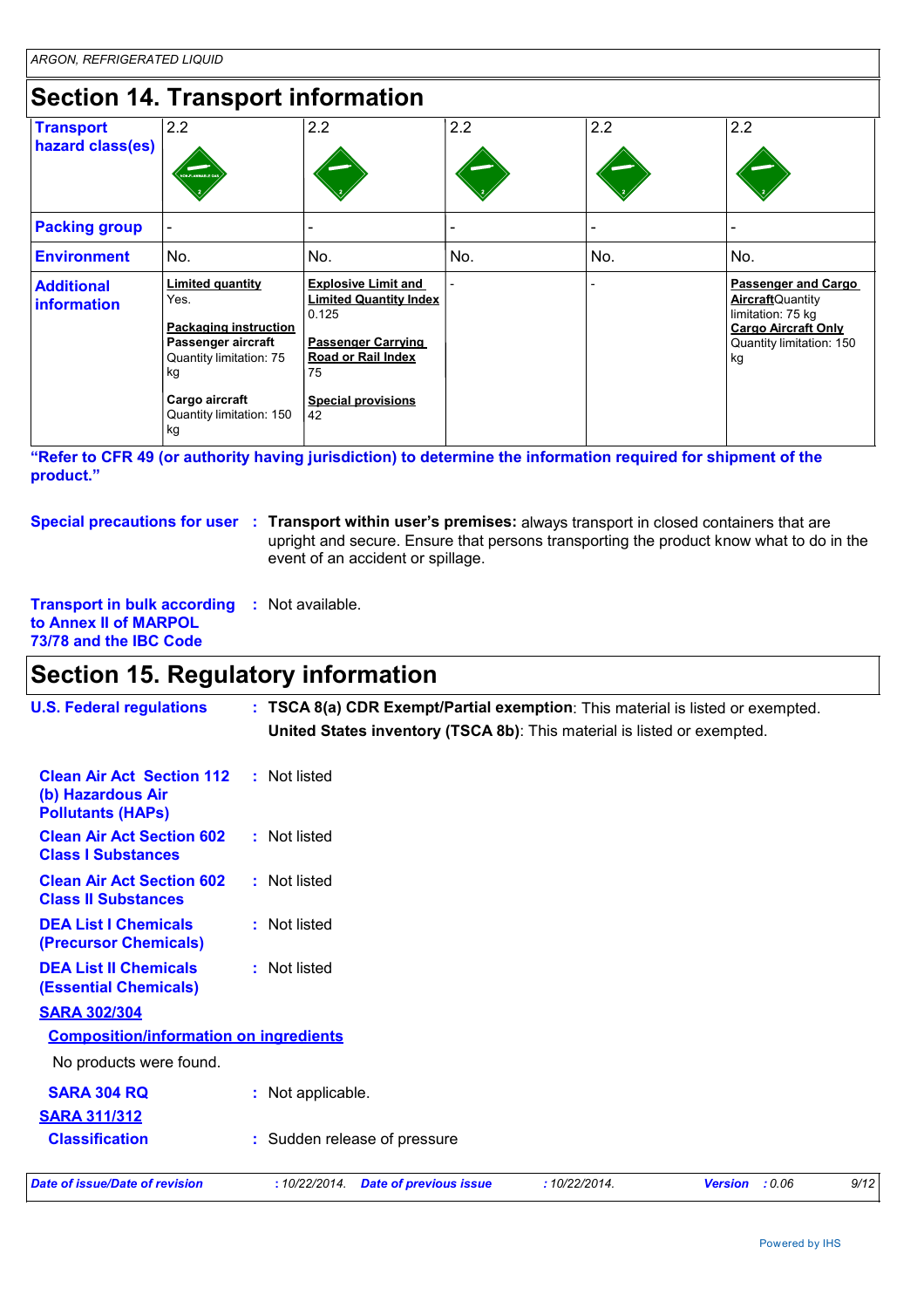# **Section 15. Regulatory information**

#### **Composition/information on ingredients**

| <b>Name</b> | $\frac{9}{6}$ | <b>Fire</b> | <b>Sudden</b><br>hazard release of<br><b>pressure</b> | Reactive        | Immediate<br>(acute)<br>health<br><b>hazard</b> | <b>Delaved</b><br>(chronic)<br>health<br>hazard |
|-------------|---------------|-------------|-------------------------------------------------------|-----------------|-------------------------------------------------|-------------------------------------------------|
| Argon       | 100           | No.         | Yes.                                                  | IN <sub>o</sub> | No.                                             | No.                                             |

| <b>State regulations</b>                                                           |                                                                                                                                                                                                                                                                                                                                                                                                                                                                                               |  |
|------------------------------------------------------------------------------------|-----------------------------------------------------------------------------------------------------------------------------------------------------------------------------------------------------------------------------------------------------------------------------------------------------------------------------------------------------------------------------------------------------------------------------------------------------------------------------------------------|--|
| <b>Massachusetts</b>                                                               | : This material is listed.                                                                                                                                                                                                                                                                                                                                                                                                                                                                    |  |
| <b>New York</b>                                                                    | : This material is not listed.                                                                                                                                                                                                                                                                                                                                                                                                                                                                |  |
| <b>New Jersey</b>                                                                  | : This material is listed.                                                                                                                                                                                                                                                                                                                                                                                                                                                                    |  |
| <b>Pennsylvania</b>                                                                | : This material is listed.                                                                                                                                                                                                                                                                                                                                                                                                                                                                    |  |
| <b>Canada inventory</b>                                                            | : This material is listed or exempted.                                                                                                                                                                                                                                                                                                                                                                                                                                                        |  |
| <b>International regulations</b>                                                   |                                                                                                                                                                                                                                                                                                                                                                                                                                                                                               |  |
| <b>International lists</b>                                                         | : Australia inventory (AICS): This material is listed or exempted.<br>China inventory (IECSC): This material is listed or exempted.<br>Japan inventory: Not determined.<br>Korea inventory: This material is listed or exempted.<br>Malaysia Inventory (EHS Register): Not determined.<br>New Zealand Inventory of Chemicals (NZIoC): This material is listed or exempted.<br>Philippines inventory (PICCS): This material is listed or exempted.<br>Taiwan inventory (CSNN): Not determined. |  |
| <b>Chemical Weapons</b><br><b>Convention List Schedule</b><br><b>I</b> Chemicals   | : Not listed                                                                                                                                                                                                                                                                                                                                                                                                                                                                                  |  |
| <b>Chemical Weapons</b><br><b>Convention List Schedule</b><br><b>Il Chemicals</b>  | : Not listed                                                                                                                                                                                                                                                                                                                                                                                                                                                                                  |  |
| <b>Chemical Weapons</b><br><b>Convention List Schedule</b><br><b>III Chemicals</b> | : Not listed                                                                                                                                                                                                                                                                                                                                                                                                                                                                                  |  |
| <b>Canada</b>                                                                      |                                                                                                                                                                                                                                                                                                                                                                                                                                                                                               |  |
| <b>WHMIS (Canada)</b>                                                              | : Class A: Compressed gas.                                                                                                                                                                                                                                                                                                                                                                                                                                                                    |  |
|                                                                                    | <b>CEPA Toxic substances: This material is not listed.</b><br><b>Canadian ARET:</b> This material is not listed.<br><b>Canadian NPRI:</b> This material is not listed.<br>Alberta Designated Substances: This material is not listed.<br><b>Ontario Designated Substances: This material is not listed.</b><br>Quebec Designated Substances: This material is not listed.                                                                                                                     |  |

# **Section 16. Other information**

**Canada Label requirements :** Class A: Compressed gas.

#### **Hazardous Material Information System (U.S.A.)**

| <b>Health</b>           | 3 |
|-------------------------|---|
| <b>Flammability</b>     | ი |
| <b>Physical hazards</b> | 2 |
|                         |   |

|  |  | Date of issue/Date of revision |
|--|--|--------------------------------|
|  |  |                                |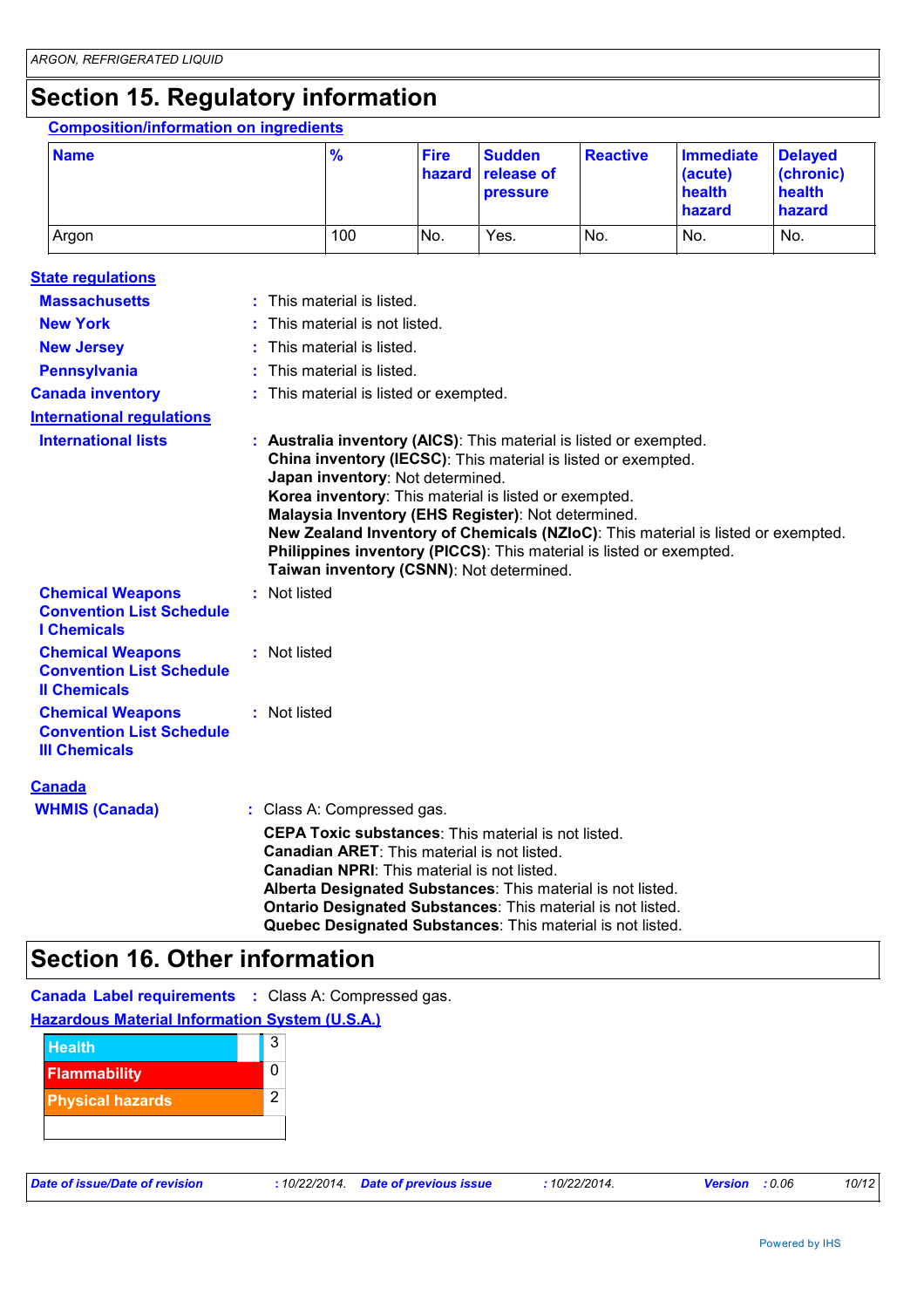# **Section 16. Other information**

**The Control of the Control of the Control of the Control of the Control of the Protection Association (NPCA).**<br>
In the parameter of risks, Atthough HMIS® ratings are not required on SDSs under 29 CFR 1910.<br>
Incose to prov **Caution: HMIS® ratings are based on a 0-4 rating scale, with 0 representing minimal hazards or risks, and 4 representing significant hazards or risks Although HMIS® ratings are not required on SDSs under 29 CFR 1910. 1200, the preparer may choose to provide them. HMIS® ratings are to be used with a fully implemented HMIS® program. HMIS® is a registered mark of the National Paint & Coatings Association (NPCA). HMIS® materials may be purchased exclusively from J. J. Keller (800) 327-6868.**

**The customer is responsible for determining the PPE code for this material.**

**National Fire Protection Association (U.S.A.)**



**Reprinted with permission from NFPA 704-2001, Identification of the Hazards of Materials for Emergency Response Copyright ©1997, National Fire Protection Association, Quincy, MA 02269. This reprinted material is not the complete and official position of the National Fire Protection Association, on the referenced subject which is represented only by the standard in its entirety.**

**Copyright ©2001, National Fire Protection Association, Quincy, MA 02269. This warning system is intended to be interpreted and applied only by properly trained individuals to identify fire, health and reactivity hazards of chemicals. The user is referred to certain limited number of chemicals with recommended classifications in NFPA 49 and NFPA 325, which would be used as a guideline only. Whether the chemicals are classified by NFPA or not, anyone using the 704 systems to classify chemicals does so at their own risk.**

| <b>History</b>                    |                                                                                                                                                                                                                                                                                                                                                                                                                                                                                                                                                                                                                                                                                                                                                                                                                                                                                                                                                                                                                                                                                                                                                                                                                                                                                                                                                    |
|-----------------------------------|----------------------------------------------------------------------------------------------------------------------------------------------------------------------------------------------------------------------------------------------------------------------------------------------------------------------------------------------------------------------------------------------------------------------------------------------------------------------------------------------------------------------------------------------------------------------------------------------------------------------------------------------------------------------------------------------------------------------------------------------------------------------------------------------------------------------------------------------------------------------------------------------------------------------------------------------------------------------------------------------------------------------------------------------------------------------------------------------------------------------------------------------------------------------------------------------------------------------------------------------------------------------------------------------------------------------------------------------------|
| <b>Date of printing</b>           | : 10/22/2014.                                                                                                                                                                                                                                                                                                                                                                                                                                                                                                                                                                                                                                                                                                                                                                                                                                                                                                                                                                                                                                                                                                                                                                                                                                                                                                                                      |
| Date of issue/Date of<br>revision | : 10/22/2014.                                                                                                                                                                                                                                                                                                                                                                                                                                                                                                                                                                                                                                                                                                                                                                                                                                                                                                                                                                                                                                                                                                                                                                                                                                                                                                                                      |
| Date of previous issue            | : 10/22/2014.                                                                                                                                                                                                                                                                                                                                                                                                                                                                                                                                                                                                                                                                                                                                                                                                                                                                                                                                                                                                                                                                                                                                                                                                                                                                                                                                      |
| <b>Version</b>                    | : 0.06                                                                                                                                                                                                                                                                                                                                                                                                                                                                                                                                                                                                                                                                                                                                                                                                                                                                                                                                                                                                                                                                                                                                                                                                                                                                                                                                             |
| <b>Key to abbreviations</b>       | $:$ ATE = Acute Toxicity Estimate<br><b>BCF = Bioconcentration Factor</b><br>GHS = Globally Harmonized System of Classification and Labelling of Chemicals<br>IATA = International Air Transport Association<br>IBC = Intermediate Bulk Container<br><b>IMDG = International Maritime Dangerous Goods</b><br>LogPow = logarithm of the octanol/water partition coefficient<br>MARPOL 73/78 = International Convention for the Prevention of Pollution From Ships,<br>1973 as modified by the Protocol of 1978. ("Marpol" = marine pollution)<br>UN = United NationsACGIH – American Conference of Governmental Industrial<br><b>Hygienists</b><br>AIHA - American Industrial Hygiene Association<br><b>CAS</b> – Chemical Abstract Services<br>CEPA - Canadian Environmental Protection Act<br>CERCLA – Comprehensive Environmental Response, Compensation, and Liability Act<br>(EPA)<br>CFR - United States Code of Federal Regulations<br>CPR – Controlled Products Regulations<br>DSL - Domestic Substances List<br>GWP - Global Warming Potential<br>IARC - International Agency for Research on Cancer<br>ICAO - International Civil Aviation Organisation<br>Inh - Inhalation<br>LC - Lethal concentration<br>$LD - Let$ hal dosage<br>NDSL - Non-Domestic Substances List<br>NIOSH - National Institute for Occupational Safety and Health |